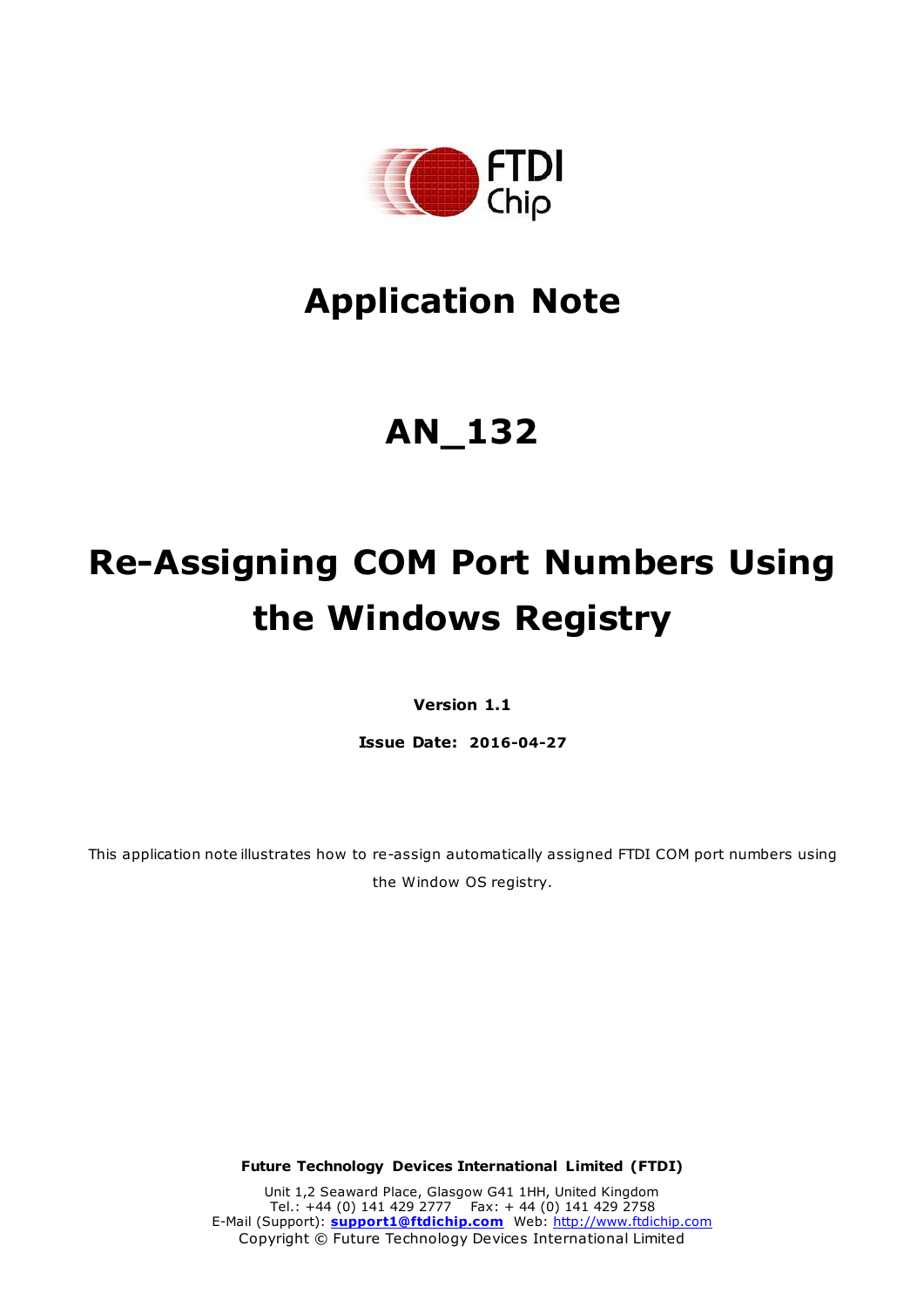

## **Table of Contents**

| $\mathbf{2}$ |                                                 |  |
|--------------|-------------------------------------------------|--|
| 3            | How to Re-Assign COM port numbers by registry   |  |
|              |                                                 |  |
|              |                                                 |  |
|              |                                                 |  |
|              |                                                 |  |
|              | 3.3 Import the modifed FTDIUSB registry file  9 |  |
|              |                                                 |  |
|              |                                                 |  |
|              |                                                 |  |
|              | Appendix B – List of Tables & Figures 15        |  |
|              |                                                 |  |
|              |                                                 |  |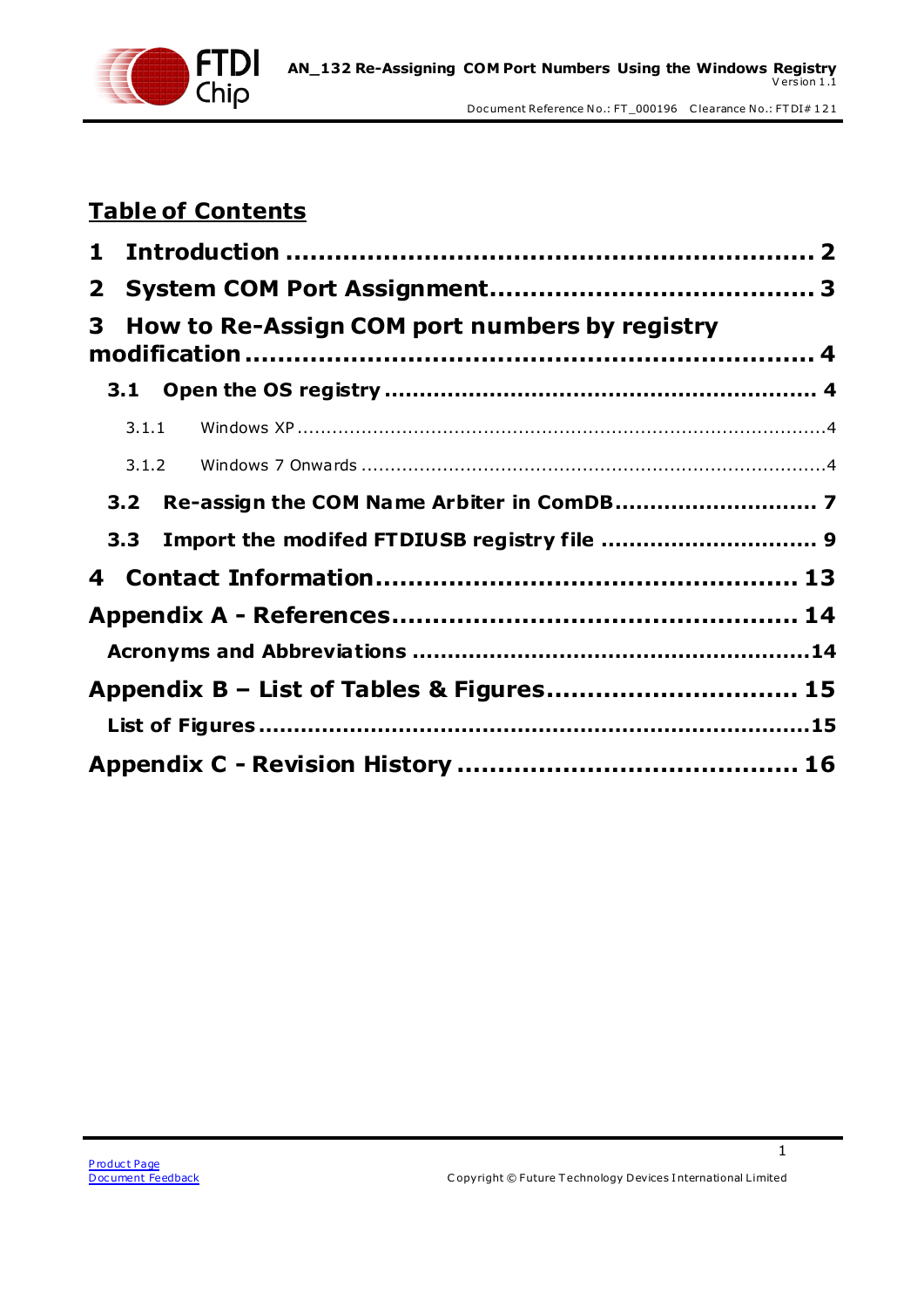

## <span id="page-2-0"></span>**1 Introduction**

This application note describes how to re-assign the COM port numbers allocated during installation on Windows operating systems by modifying registry entries. The application note provides a walkthrough of manually editing the registry, but the same technique could be employed by a program.

**WARNING: Any edits made to a PC registry may be harmful to the operation of the PC. As such we recommend you create a backup of the registry before making any changes. FTDI cannot be held responsible for any damage done as a result of incorrect manual editing of the registry.**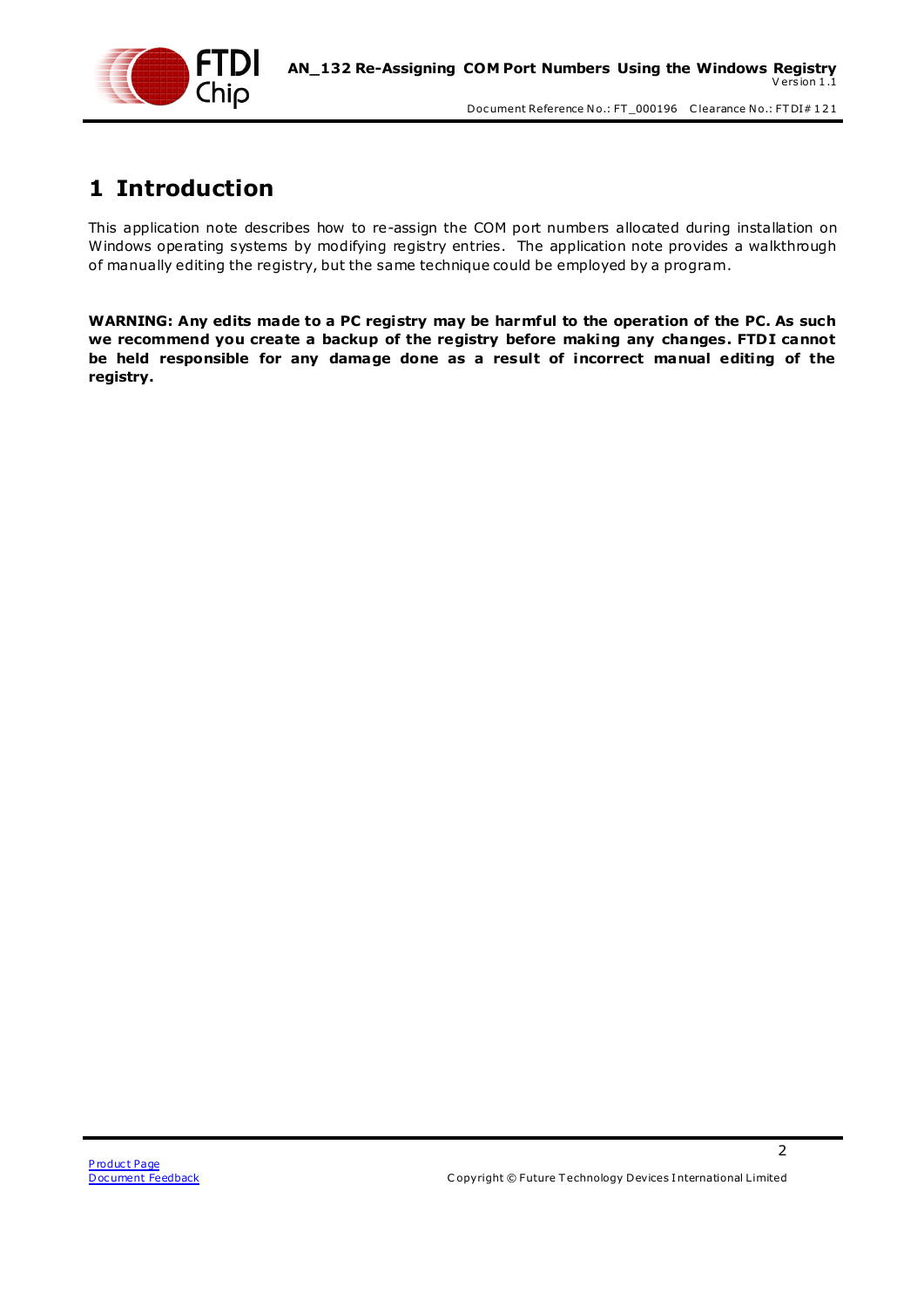

## <span id="page-3-0"></span>**2 System COM Port Assignment**

COM ports are assigned to FTDI devices during installation, based on the next free port as indicated by the PC registry. In most systems this would imply starting at COM3 as COM 1 and COM2 are usually reserved for legacy COM ports. If COM3 is already in use, the next available COM port index will be claimed. In the case of multiple interface chips, such as the FT2232H or FT4232H, a co -installer is used to claim consecutive COM ports for the interfaces of the device. If three FTDI FT4232H devices are connected to a PC, then 12 COM ports will appear to the operating system. In the example below, the PC has assigned these COM ports with com port numbers from COM3 to COM14.



<span id="page-3-1"></span>**Figure 1 - System COM Port Assignment**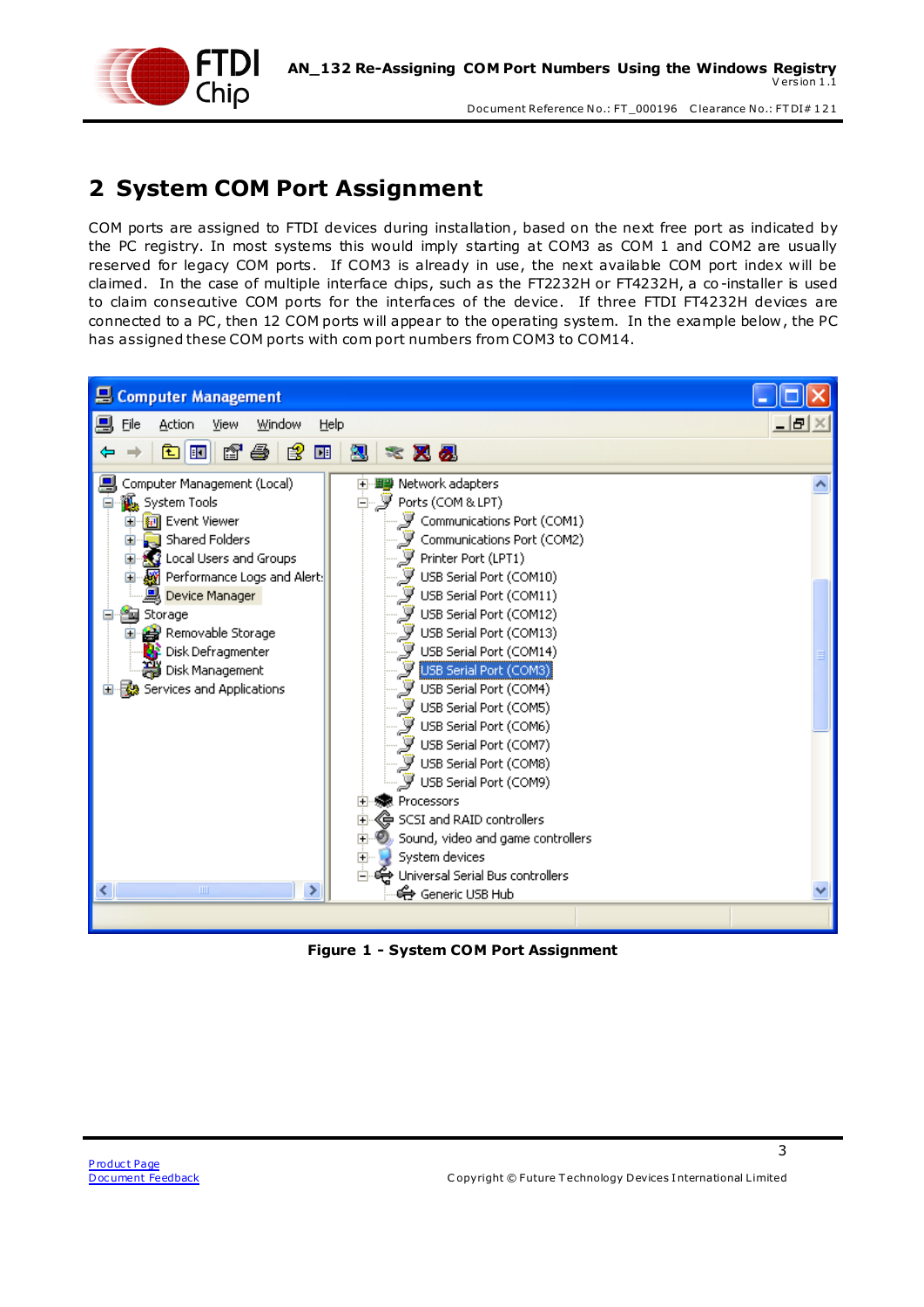

### <span id="page-4-0"></span>**3 How to Re-Assign COM port numbers by registry modification**

In the example above, the operating system automatically assigns the 12 COM ports from COM3 to COM14. If it is required to re-assign the COM port numbers without setting each port individually, then the FTDIUSB file in the registry can be used to do this. Follow the procedures below to re-assign COM Port numbers using the operating system registry.

### <span id="page-4-1"></span>**3.1 Open the OS registry**

#### <span id="page-4-2"></span>**3.1.1 Windows XP**

To open the OS registry, select the "Start" button and press the "Run". In the pop-up box that appears, type "regedt32" and press enter to access the registry. This is shown in the figure below.



**Figure 2 - Accessing the Registry (Windows XP)**

#### <span id="page-4-4"></span><span id="page-4-3"></span>**3.1.2 Windows 7 Onwards**

To open the OS registry, select the "Start" button and in the search box type "regedt32". This should display the registry executable as shown below in the image to the left. Right click on this to open the context menu where you should select the "Run as administrator" option, as shown in the image to the right. If you do not select "Run as administrator" the remaining steps will not work.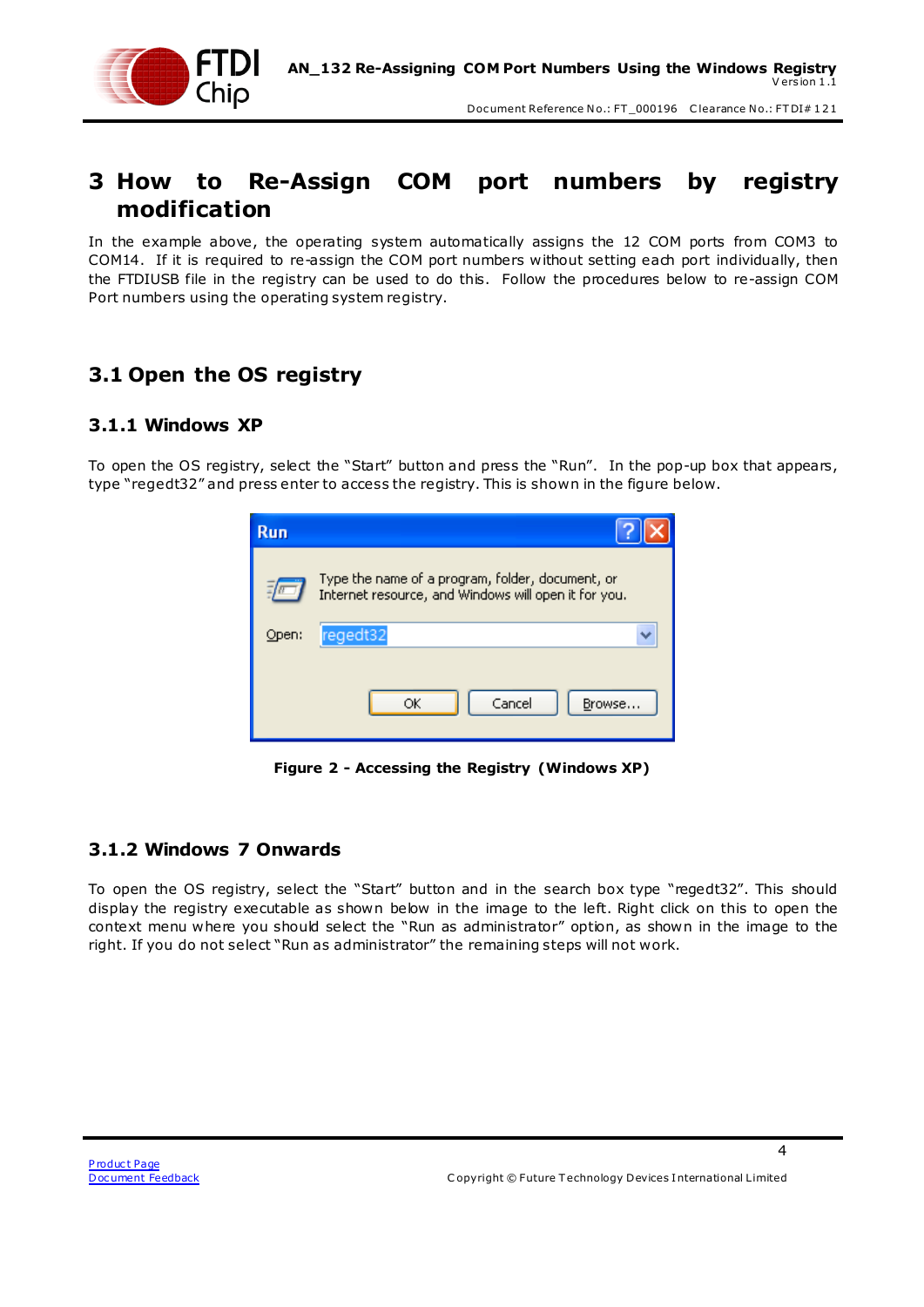

| Programs (1)<br>Programs (1)            |                                                    |
|-----------------------------------------|----------------------------------------------------|
| regedt32.exe                            | regedt32.exe                                       |
|                                         | Open                                               |
|                                         | Run as administrator                               |
|                                         | Scan with AVG                                      |
|                                         | Scan with Microsoft Security Essentials            |
| See more results                        | See more results                                   |
| regedt32<br>Shut down<br>$\times$<br>Þ. | regedt32<br>Shut down<br>$\times$<br>$\rightarrow$ |

**Figure 3 - Accessing the Registry (Windows 7)**

<span id="page-5-0"></span>Within the registry, navigate to the following area to access all FTDI devices: **HKEY\_LOCAL\_MACHINE\SYSTEM\CurrentControlSet\Enum\FTDIBUS.**

Select FTDIBUS and then under the "file" pull-down menu select "export" – as shown in the figure below . This will export the FTDIBUS registry key, sub-keys and values to a file.

| File<br>Edit<br>View        | Favorites<br>Help            |                                                            |  |
|-----------------------------|------------------------------|------------------------------------------------------------|--|
| Import                      |                              |                                                            |  |
| Export                      |                              |                                                            |  |
|                             |                              |                                                            |  |
| Load Hive                   |                              |                                                            |  |
| Unload Hive                 |                              |                                                            |  |
| Connect Network Registry    |                              |                                                            |  |
| Disconnect Network Registry |                              |                                                            |  |
|                             |                              |                                                            |  |
| Print                       | Ctrl+P                       |                                                            |  |
| Exit                        |                              |                                                            |  |
| ∓                           | FDC                          |                                                            |  |
|                             | <b>FIDIBUS</b>               |                                                            |  |
|                             | ⊞                            | VID 0403+PID 6011+FTSF3ALYA                                |  |
|                             | $\mathbf{H}$                 | VID 0403+PID 6011+FTSF3ALYB                                |  |
|                             | $\mathbf \mathbf \Xi$        | VID 0403+PID 6011+FTSF3ALYC                                |  |
|                             | Œ                            | VID 0403+PID 6011+FTSF3ALYD                                |  |
|                             | $\mathbf \mathbf \Xi$        | VID_0403+PID_6011+FTSFMZP5A                                |  |
|                             | $\mathbf{H}$                 | VID 0403+PID 6011+FTSFMZP5B                                |  |
|                             |                              | VID 0403+PID 6011+FTSFMZP5C                                |  |
|                             | $\mathbf{H}$<br>$\mathbf{H}$ | VID 0403+PID 6011+FTSFMZP5D<br>VID 0403+PID 6011+FTSGTIVFA |  |
|                             | 田                            | VID 0403+PID 6011+FTSGTIVFB                                |  |
|                             | $\pm$                        | VID 0403+PID 6011+FTSGTIVFC                                |  |
|                             |                              | E-CO VID 0403+PID 6011+FTSGTIVFD                           |  |
| 田…                          | $\blacksquare$ HID           |                                                            |  |
| ⊞…                          | <b>HTREE</b>                 |                                                            |  |
|                             | <b>I</b> IDE<br>田山崎          |                                                            |  |
| Ŧ                           | <b>ISAPNP</b>                |                                                            |  |

**Figure 4 - Export the FTDIBUS Registry to a File**

<span id="page-5-1"></span>Right click on this saved file and select "Edit" to open the file, as shown in the figure below.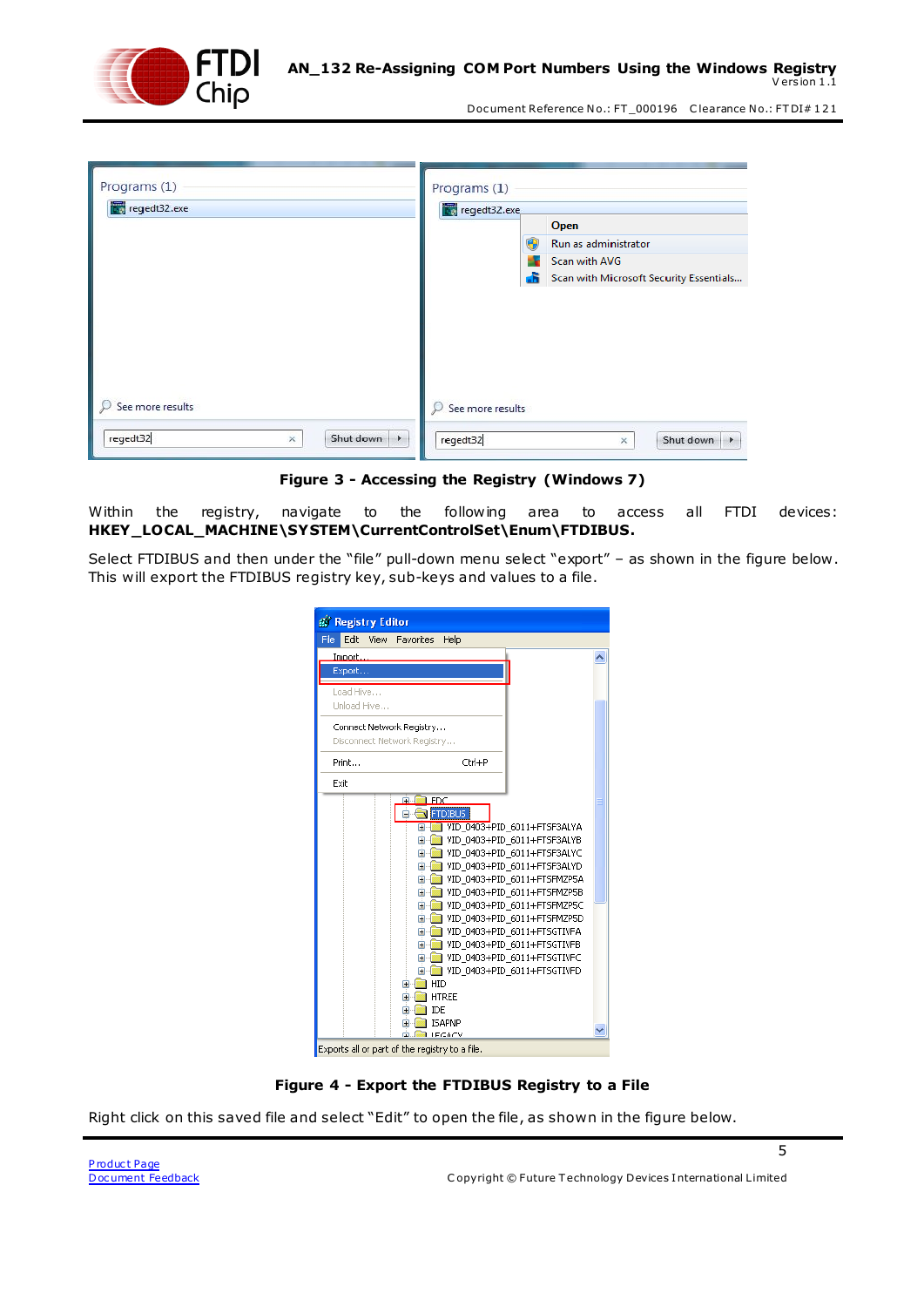

|        | Merge                                |  |
|--------|--------------------------------------|--|
| FTDIUS | Edit                                 |  |
|        | Print                                |  |
|        | Open With                            |  |
|        | 建Add to archive                      |  |
|        | dead to "FTDIUSB.rar"                |  |
|        | Compress and email                   |  |
|        | 建Compress to "FTDIUSB.rar" and email |  |
|        | Send To                              |  |
|        | Cut                                  |  |
|        | Copy                                 |  |
|        | Create Shortcut                      |  |
|        | Delete                               |  |
|        | Rename                               |  |
|        | Properties                           |  |

**Figure 5 - Edit the Registry File**

<span id="page-6-0"></span>In the FTDIUSB.reg file, modify the "FriendlyName" and "PortName" in the file for each port which needs to re-assigned.



**Figure 6 - Modifying the FTDIUSB.reg Registry File**

<span id="page-6-1"></span>For example to re-assign COM7 to COM17 modify the FTDIUSB.reg file as follows: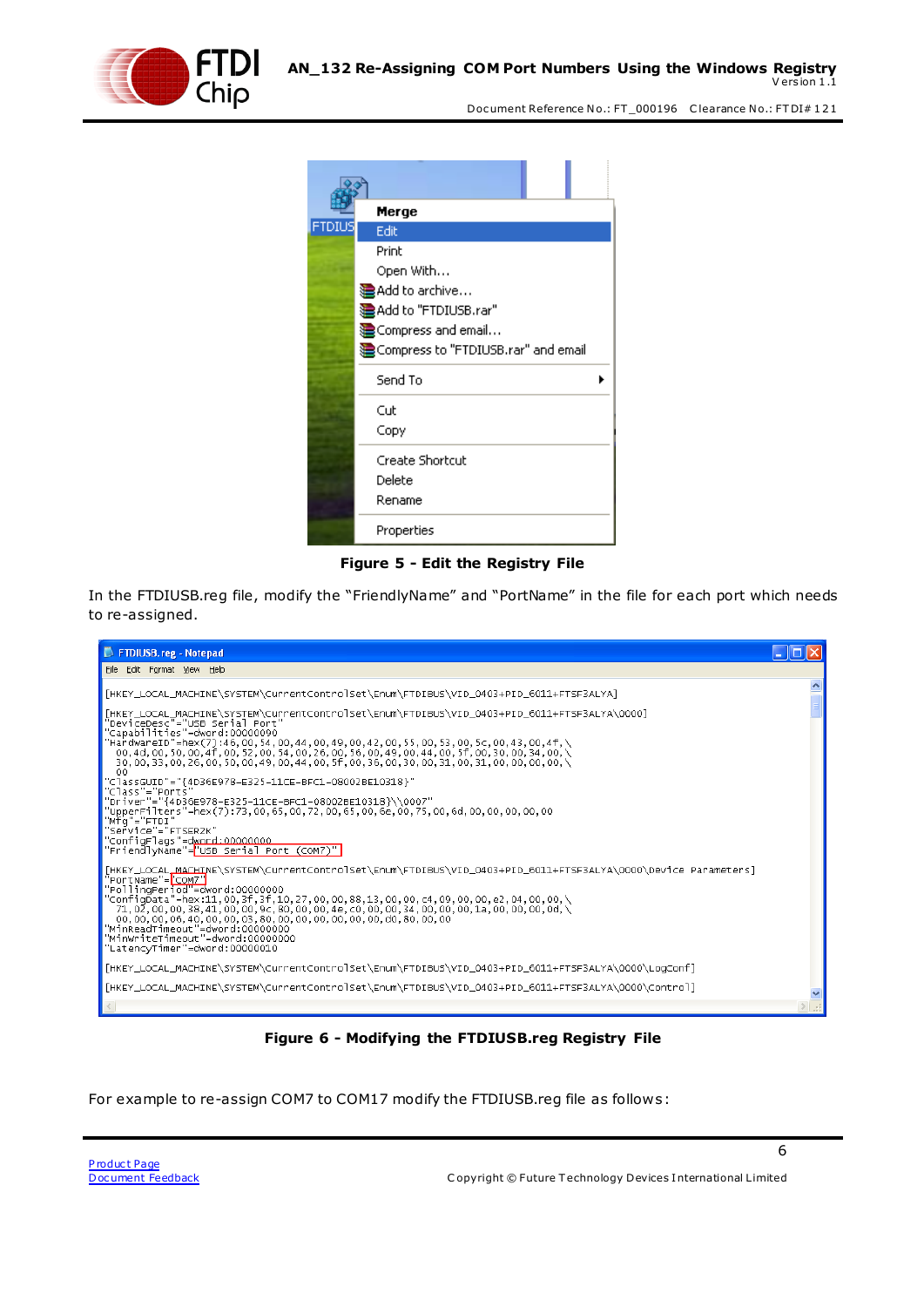

Replace FriendlyName from "USB Serial Port (COM7)" to "USB Serial Port (COM17)", and modify PortName from "COM7" to "COM17" at the same time. This will re-assign COM7 to COM17 after the registry file has been uploaded (illustrated later).

The same method can be used to modify each port.

**Note:** Care should be taken that the same COM port number is not repeated.

#### <span id="page-7-0"></span>**3.2 Re-assign the COM Name Arbiter in ComDB**

If COM3 to COM14 are re-assigned to COM13 to COM24, then it is necessary to free up the unused com ports (COM3~COM12) and allocate the new additional ports COM15~COM24. To do this it is necessary to modify the ComDB database by using the following procedure.

Open the registry and navigate to the following area of the registry **HKEY\_LOCAL\_MACHINE\SYSTEM\CurrentControlSet\Control\COM Name Arbiter**

Open the "ComDB" as shown in the figure below . The example shows that the original value of "ComDB" is as follows:

ComDB original value = FF 3F 00 00 00 00 00 00 00 00 00 00 00 00 00 00 00 00 00 00 00 00 00 00 00 00 00 00

The ComDB value is a bit mask of COM ports already allocated. This value is equivalent to COM3~COM14.

The first byte "FF" equates to the com ports COM8~COM1 and indicates that these COM ports are occupied. The second byte "3F" equates to the com ports COM14~COM9 and this indicates that these COM ports are occupied. **(Note that COM1 and COM2 are the COM port of motherboard).**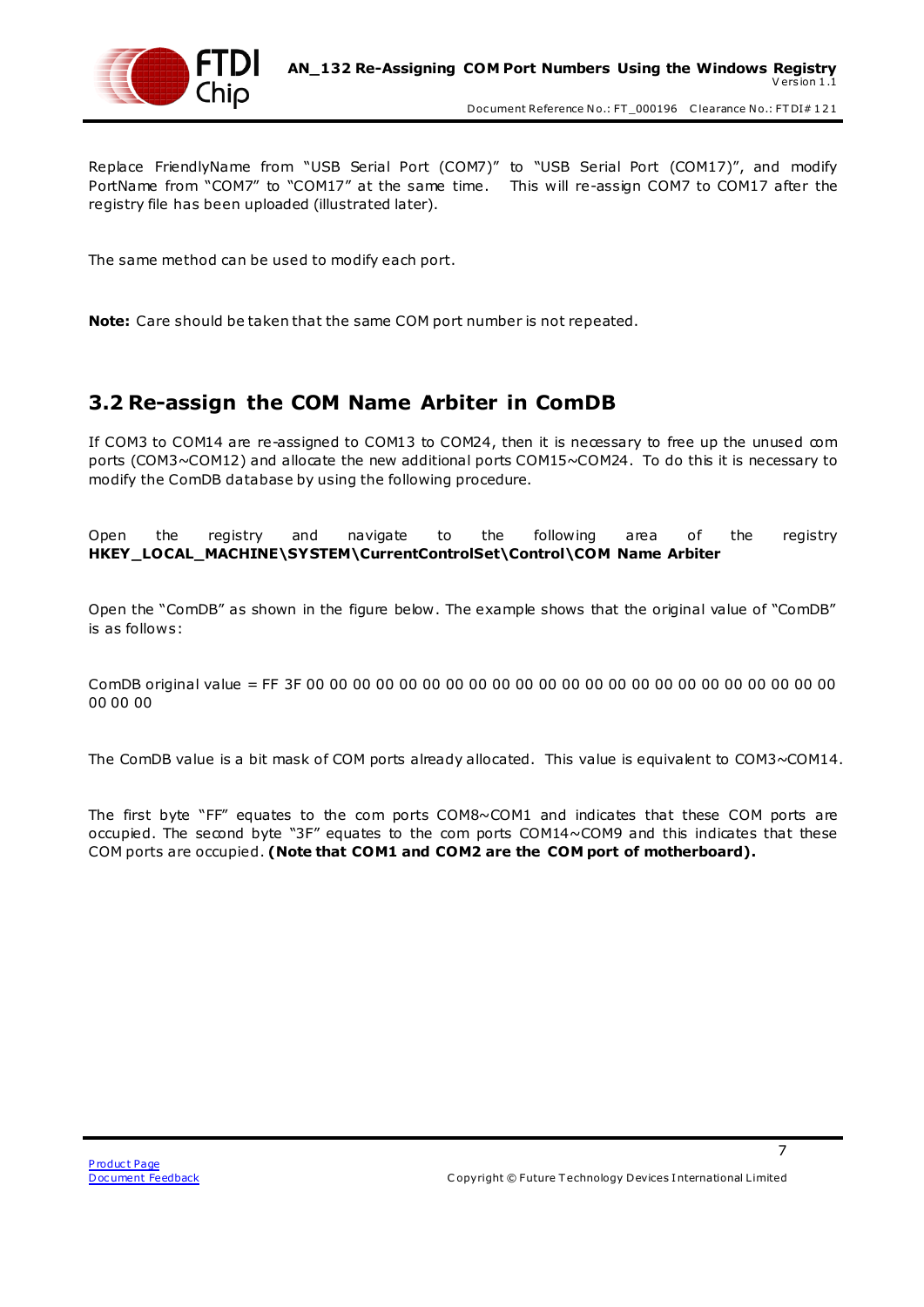

| <b>B</b> Registry Editor                                                         |                                             |                                                       | $\mathbf{L} \ \mathbf{L}\ $ X |
|----------------------------------------------------------------------------------|---------------------------------------------|-------------------------------------------------------|-------------------------------|
| Edit View Favorites Help<br>File                                                 |                                             |                                                       |                               |
| <b>E-Big</b> Control                                                             | Name                                        | Type                                                  | Data                          |
| AGP                                                                              | ab](Default)                                | REG SZ                                                | (value not set)               |
| Arbiters<br>$\blacksquare$                                                       | <b>BU</b> ComDB                             | REG_BINARY                                            |                               |
| BackupRestore<br>田                                                               |                                             |                                                       |                               |
| Biosinfo                                                                         | <b>Edit Binary Value</b>                    |                                                       | ? x                           |
| BootVerificationProgram<br><b>E</b> - <b>R</b> Class                             |                                             |                                                       |                               |
| CoDeviceInstallers                                                               | Value name:                                 |                                                       |                               |
| COM Name Arbiter                                                                 | ComD <sub>B</sub>                           |                                                       |                               |
| ComputerName<br>÷.                                                               |                                             |                                                       |                               |
| ContentIndex<br>$\blacksquare$                                                   | Value data:                                 |                                                       |                               |
| ContentIndexCommon                                                               | FF 3F 00<br>0000<br>0008                    | 00 00 00 00 00<br><del>"መ" መ"</del> 00 00 00 00 00 00 | $\overline{\mathbf{v}}$ ?     |
| CrashControl                                                                     | 10010<br>00 <sub>o</sub><br>00 <sub>1</sub> | 00 00 00 00 00 00                                     |                               |
| CriticalDeviceDatabase<br>田                                                      | 0018                                        | 00 00 00 00 00 00 00 00                               |                               |
| DeviceClasses<br>œ.                                                              | 0020                                        |                                                       |                               |
| FileSystem                                                                       |                                             |                                                       |                               |
| GraphicsDrivers<br>田                                                             |                                             |                                                       |                               |
| GroupOrderList                                                                   |                                             |                                                       |                               |
| <b>REAL</b> HAL<br>$\blacksquare$                                                |                                             |                                                       |                               |
| hivelist                                                                         |                                             |                                                       |                               |
| IDConfigDB<br>$\blacksquare$<br>Keyboard Layout                                  |                                             |                                                       |                               |
| $\blacksquare$<br>Keyboard Layouts<br><b>白 麟</b>                                 |                                             |                                                       |                               |
| <b>E E</b> Lsa                                                                   |                                             | 0K                                                    | Cancel                        |
| MediaCategories<br>田                                                             |                                             |                                                       |                               |
| MediaInterfaces<br>$\blacksquare$                                                |                                             |                                                       |                               |
| MediaProperties<br>Đ                                                             |                                             |                                                       |                               |
| MediaResources<br>Ŧ                                                              |                                             |                                                       |                               |
| MediaSets<br>Ð                                                                   |                                             |                                                       |                               |
| <b>Committee Matterpro</b>                                                       |                                             |                                                       |                               |
| My Computer\HKEY_LOCAL_MACHINE\SYSTEM\CurrentControlSet\Control\COM Name Arbiter |                                             |                                                       |                               |

**Figure 7 - Editing the ComDB Database**

<span id="page-8-0"></span>To allocate the COM port numbers COM13~COM24, it is necessary to modify the ComDB value as follows: ComDB new value = 03 F0 FF 00 00 00 00 00 00 00 00 00 00 00 00 00 00 00 00 00 00 00 00 00 00 00 00 00

This is shown in the following diagram:

| <b>Edit Binary Value</b>                                                                                                                                                                                                                                                 |
|--------------------------------------------------------------------------------------------------------------------------------------------------------------------------------------------------------------------------------------------------------------------------|
| Value name:<br>ComDB<br>Value data:                                                                                                                                                                                                                                      |
| $0000$ $\Box$<br>03<br>.ðÿ<br>$_{\rm F0}$<br>FF 100<br>00<br>00<br>00<br>00<br>0008<br>$\overline{00}$<br>00<br>00<br>00<br>00<br>00<br>00<br>۵O<br>0010<br>00<br>00<br>00<br>00<br>00<br>00<br>00<br>00<br>0018<br>00<br>00<br>00<br>00<br>00<br>00<br>00<br>00<br>0020 |
| 0K<br>Cancel                                                                                                                                                                                                                                                             |

**Figure 8 - Change the Value 3**

<span id="page-8-1"></span>The first byte "03" is used for COM2 and COM1 of motherboard. COM8~COM3 are not used.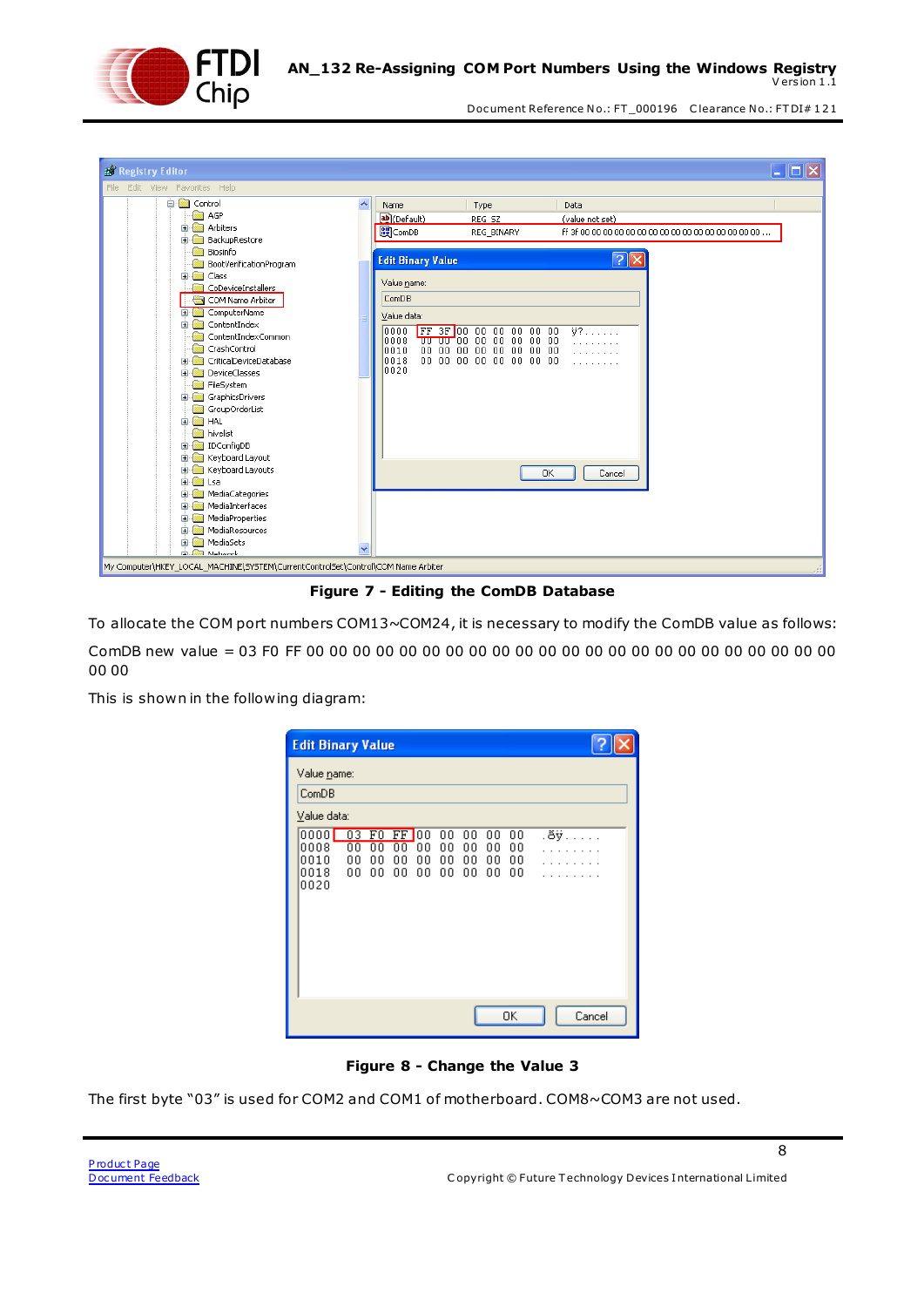

The second byte "F0" is equates to COM12~COM9 that are not used and COM16~COM13 that are occupied.

The third byte "FF" equates to COM24~COM17 which are occupied.

**Note: The first byte controls COM8~1, the second byte controls COM16~9, the third byte controls COM24~COM17 and so on. A value=0 means that the port is not used. A value=1 means that the port is occupied.**

#### <span id="page-9-0"></span>**3.3 Import the modifed FTDIUSB registry file**

When the FTDIUSB registry file has been modified it is necessary to import the file back into the registry.

To be able to do this a user must have full access control rights to modify it in the registry.

To modify the permissions, right click on the FTDIUSB folder in the registry and select the Permissions to enable the permission for modification – as shown in the figure below -



**Figure 9 - Modifying Registry Permissions for FTDIUSB Folder**

<span id="page-9-1"></span>The following window will appear. Select "full control" then press OK.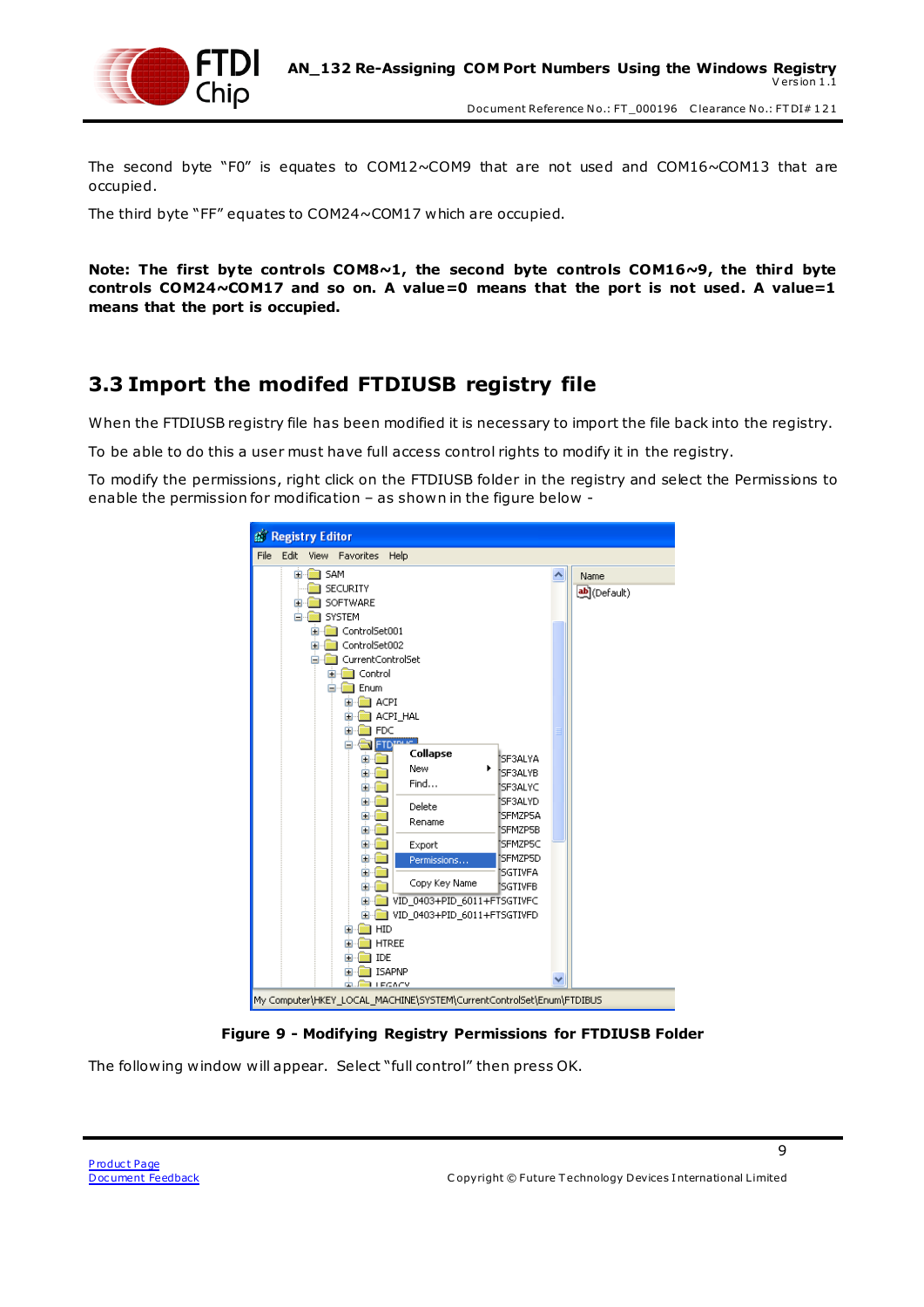

| <b>Permissions for FTDIBUS</b>                                                   |
|----------------------------------------------------------------------------------|
| Security                                                                         |
| Group or user names:                                                             |
| <b>12</b> Everyone                                                               |
| <b>B</b> SYSTEM                                                                  |
| Add<br>Remove                                                                    |
| <b>Allow</b><br>Permissions for Everyone<br>Deny                                 |
| <b>Full Control</b><br>M                                                         |
| Read                                                                             |
| <b>Special Permissions</b>                                                       |
| For special permissions or for advanced settings,<br>Advanced<br>click Advanced. |
| 0K<br>Cancel<br>Apply                                                            |

**Figure 10 - Allow Full Control Access Rights to the FTDIUSB Registry**

<span id="page-10-0"></span>**Note:** You may encounter an "Access is denied" error as per the below diagram. If so follow the below steps.



**Figure 11 - "Access Denied" Message Window**

<span id="page-10-1"></span>Open the Permissions window for FTDIBUS again and click on the advanced button instead. In the "Advanced Security Settings" window click on the "Owner" tab. If the current owner is not you then change to you by highlighting your name in the "Change owner to:" window.

Click Apply > OK.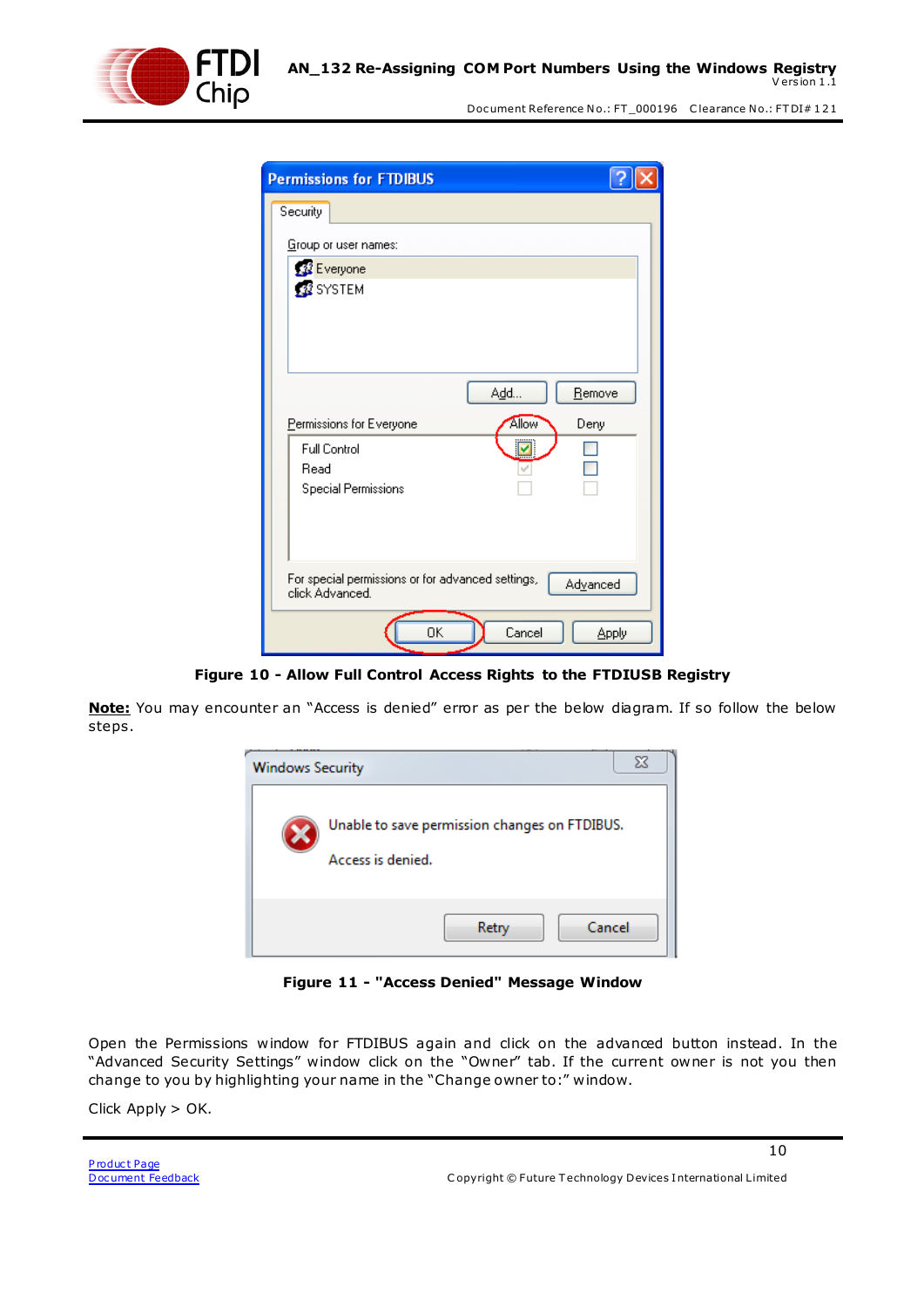

Repeat the steps at the beginning of section 3.3.

**Note:** It is always a good practice reversing the changes back to their default settings, once you have made the necessary changes.

Next import the modified FTDIUSB file. Select Import and choose the modified registry file to import the registry file. This is shown in the following figure:

| <b>B</b> Registry Editor                                                                           | $\Box$ o $\times$ |
|----------------------------------------------------------------------------------------------------|-------------------|
| Edit View Favorites Help<br>File                                                                   |                   |
| <b>图</b> My Computer<br>Ξ<br>Name.<br>Tyne<br>Data                                                 |                   |
| ė.<br><b>Read H</b><br>?।<br>$\times$ e not set)<br><b>Import Registry File</b><br>È               |                   |
| ė<br>000001(1)<br>ė.<br><b>B</b> Desktop<br>Look in:                                               |                   |
| $\checkmark$<br>○まび田<br>000001 (1)<br>000001 (1)                                                   |                   |
| My Documents<br>000001(1)                                                                          |                   |
| B<br>My Computer<br>000001(1)                                                                      |                   |
| İ<br>My Network Places<br>My Recent<br>000001(1)<br>ī<br><b>Documents</b>                          |                   |
| CDM 2.04.16 WHQL Certified<br>000001(1)                                                            |                   |
| <b>OFT</b> Prog<br>000001(1)<br>$\mathbf{B}$<br><b>Exercised</b>                                   |                   |
| 000001(1)<br>FTDIUSB.reg                                                                           |                   |
| Desktop<br>000001(1)<br>000001(1)                                                                  |                   |
| 000001(1)                                                                                          |                   |
| 000001(1)                                                                                          |                   |
| 000001(1)<br>My Documents                                                                          |                   |
| 000001(1)                                                                                          |                   |
| 000001(1)                                                                                          |                   |
| 000001(1)                                                                                          |                   |
| 000001(1)<br>My Computer                                                                           |                   |
| ê <mark>ê h</mark><br>000001(1)                                                                    |                   |
| 000001 (1)<br>Y<br>FTDIUSB.reg<br>Qpen<br>File name:<br>000001 (1)                                 |                   |
| 000001 (1)                                                                                         |                   |
| $\checkmark$<br>Cancel<br>Files of type:<br>Registration Files (*.reg)<br>My Network<br>000001 (1) |                   |
| http://www.news.com/mextParentID.da REG_DWORD<br>0x00000001(1)                                     |                   |
|                                                                                                    |                   |
| My Computer\HKEY_LOCAL_MACHINE\SYSTEM\CurrentControlSet\Enum                                       |                   |

#### **Figure 12 - Importing the FTDIUSB File to the Registry**

<span id="page-11-0"></span>To check that the procedure has worked, open the device manager and press "Scan for hardware changes". This should show the new COM port assignments as illustrated in the following figure: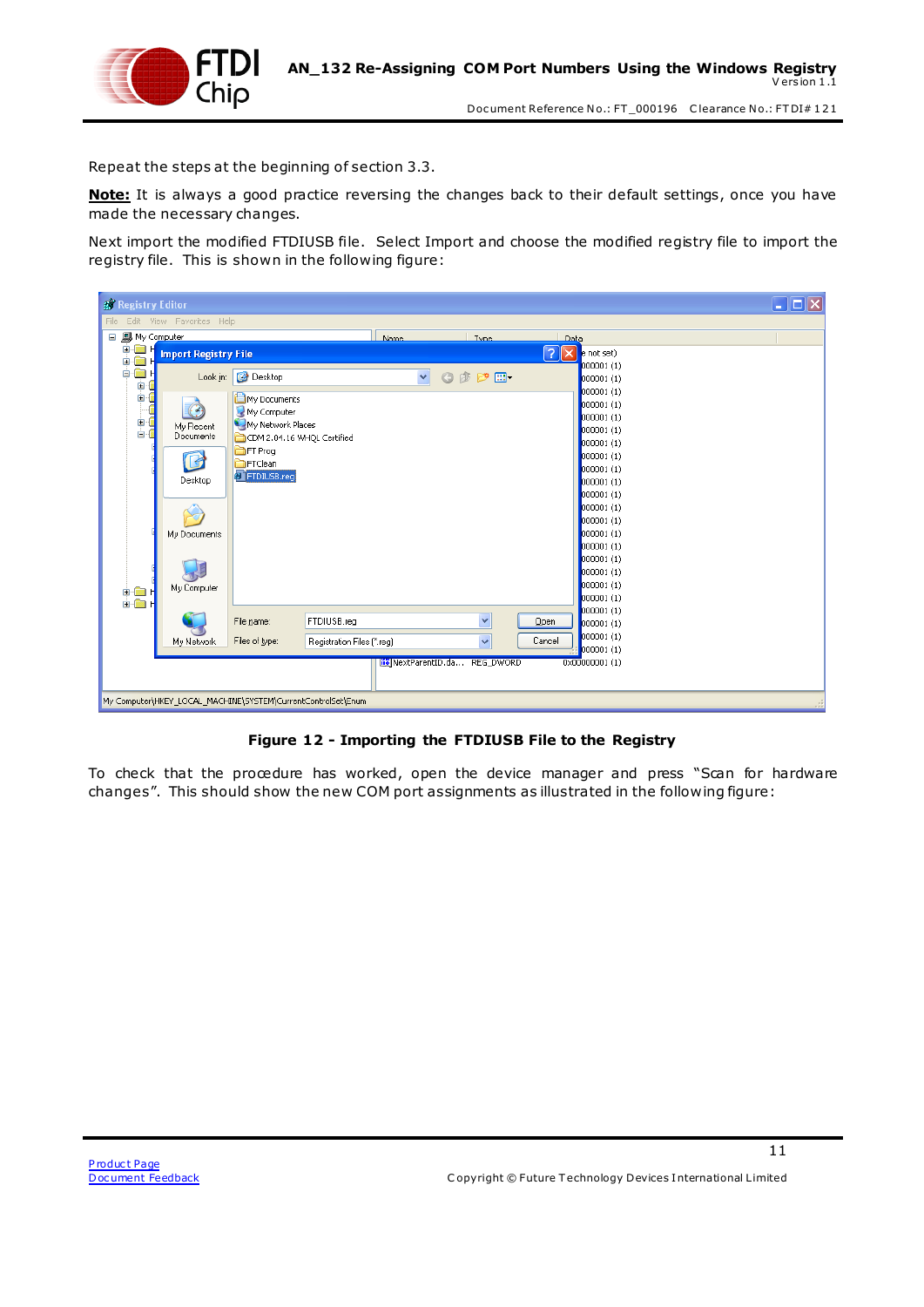



<span id="page-12-0"></span>**Figure 13 - Device Manager Re-Assigned COM Port Numbers**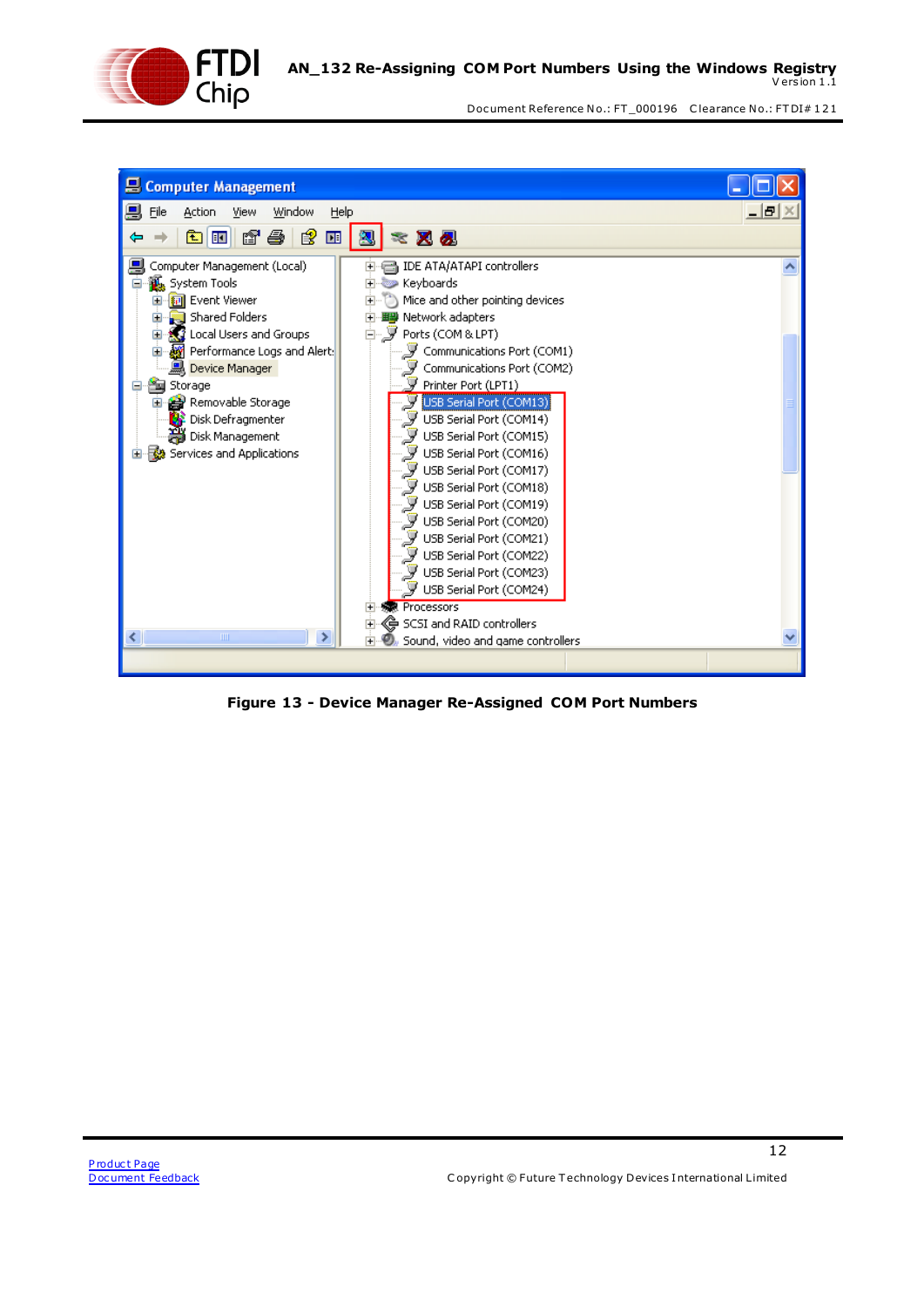

## <span id="page-13-0"></span>**4 Contact Information**

Future Technology Devices International Limited Unit 1, 2 Seaward Place, Centurion Business Park Glasgow G41 1HH United Kingdom Tel: +44 (0) 141 429 2777 Fax: +44 (0) 141 429 2758

E-mail (Support) [support1@ftdichip.com](mailto:support1@ftdichip.com) E-mail (Support) [us.support@ftdichip.com](mailto:us.support@ftdichip.com)<br>E-mail (General Enquiries) admin1@ftdichip.com E-mail (General Enquiries) us.admin@ftdichip.com E-mail (General Enquiries) [admin1@ftdichip.com](mailto:admin1@ftdichip.com) E-mail (General Enquiries) [us.admin@ftdichip.com](mailto:us.admin@ftdichip.com)

Future Technology Devices International Limited (Taiwan) 2F, No. 516, Sec. 1, NeiHu Road Taipei 114 Taiwan , R.O.C. Tel: +886 (0) 2 8791 3570 Fax: +886 (0) 2 8791 3576

E-mail (Sales) [tw.sales1@ftdichip.com](mailto:tw.sales1@ftdichip.com) E-mail (Sales) [cn.sales@ftdichip.com](mailto:cn.sales@ftdichip.com) E-mail (Support) [tw.support1@ftdichip.com](mailto:tw.support1@ftdichip.com) E-mail (Support) [cn.support@ftdichip.com](mailto:cn.support@ftdichip.com)<br>E-mail (General Enquiries) tw.admin1@ftdichip.com E-mail (General Enquiries) cn.admin@ftdichip.com

#### **Head Office – Glasgow, UK Branch Office – Tigard, Oregon, USA**

Future Technology Devices International Limited (USA) 7130 SW Fir Loop Tigard, OR 97223-8160 USA Tel: +1 (503) 547 0988 Fax: +1 (503) 547 0987

E-mail (Sales) [sales1@ftdichip.com](mailto:sales1@ftdichip.com) E-mail (Sales) [us.sales@ftdichip.com](mailto:us.sales@ftdichip.com)

#### **Branch Office – Taipei, Taiwan Branch Office – Shanghai, China**

Future Technology Devices International Limited (China) Room 1103, No. 666 West Huaihai Road, Shanghai, 200052 China Tel: +86 21 62351596 Fax: +86 21 62351595

E-mail (General Enquiries) [cn.admin@ftdichip.com](mailto:cn.admin@ftdichip.com)

#### **Web Site**

[http://ftdichip.com](http://ftdichip.com/)

#### **Distributor and Sales Representatives**

Please visit the Sales Network page of the [FTDI Web site](http://ftdichip.com/) for the contact details of our distributor(s) and sales representative(s) in your country.

System and equipment manufac turers and des igners are res pons ible to ens ure that their sys tems , and any Future T ec hnology Devices International Ltd (FTDI) devices incorporated in their systems, meet all applicable safety, regulatory and system-level performance requirements. All application-related information in this document (including application descriptions, suggested FTDI devices and other materials) is provided for reference only. While FTDI has taken care to assure it is accurate, this information is subject to customer confirmation, and FTDI disclaims all liability for system designs and for any applications assistance provided by FTDI. Use of FTDI devices in life support and/or safety applications is entirely at the user's risk, and the user agrees to defend, indemnify and hold harmless FTDI from any and all damages, claims, suits or expense resulting from such use. This document is subject to change without notice. No freedom to use patents or other intellectual property rights is implied by the publication of this document. Neither the whole nor any part of the information contained in, or the product described in this document, may be adapted or reproduced in any material or electronic form without the prior written consent of the copyright holder. Future Technology Devices International Ltd, Unit 1, 2 Seaward Place, Centurion Business Park, Glasgow G41 1HH, United Kingdom. Scotland Registered Company Number: SC136640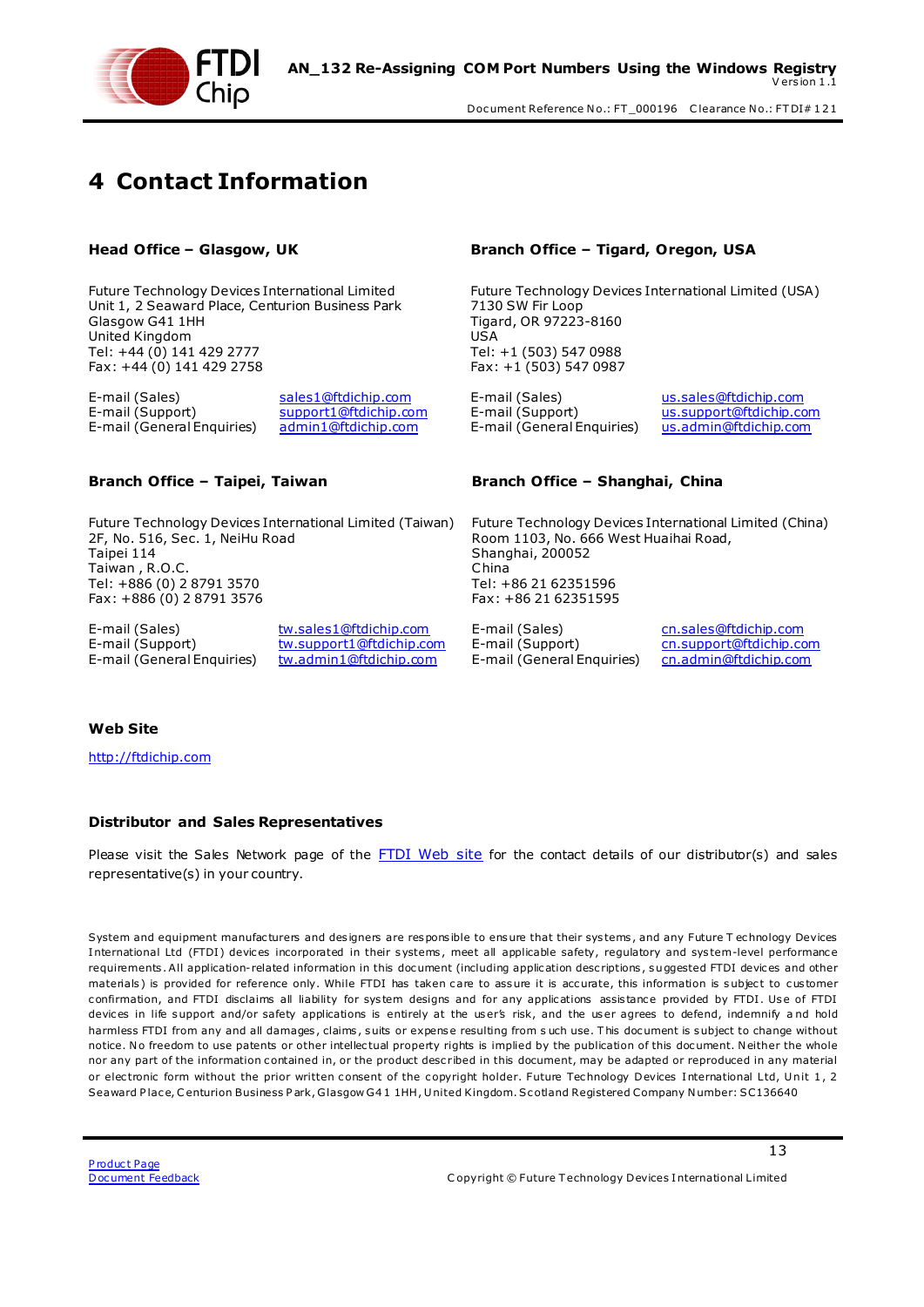

## <span id="page-14-0"></span>**Appendix A - References**

#### <span id="page-14-1"></span>**Acronyms and Abbreviations**

| <b>Terms</b> | <b>Description</b>        |
|--------------|---------------------------|
| <b>COM</b>   | <b>Communication Port</b> |
| <b>OS</b>    | <b>Operating System</b>   |
| PC.          | Personal Computer         |
| <b>USB</b>   | Universal Serial Bus      |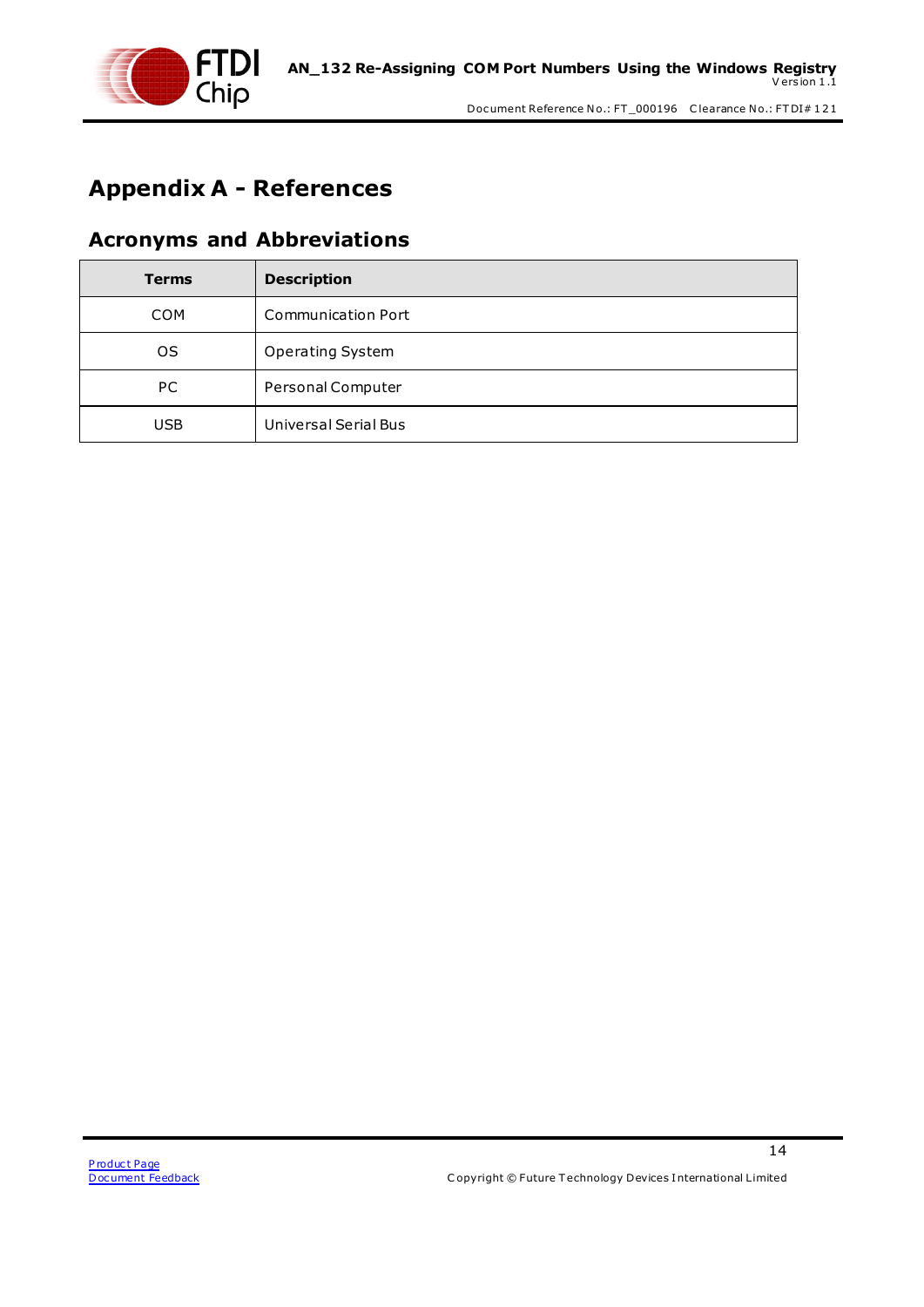

## <span id="page-15-0"></span>**Appendix B – List of Tables & Figures**

### <span id="page-15-1"></span>**List of Figures**